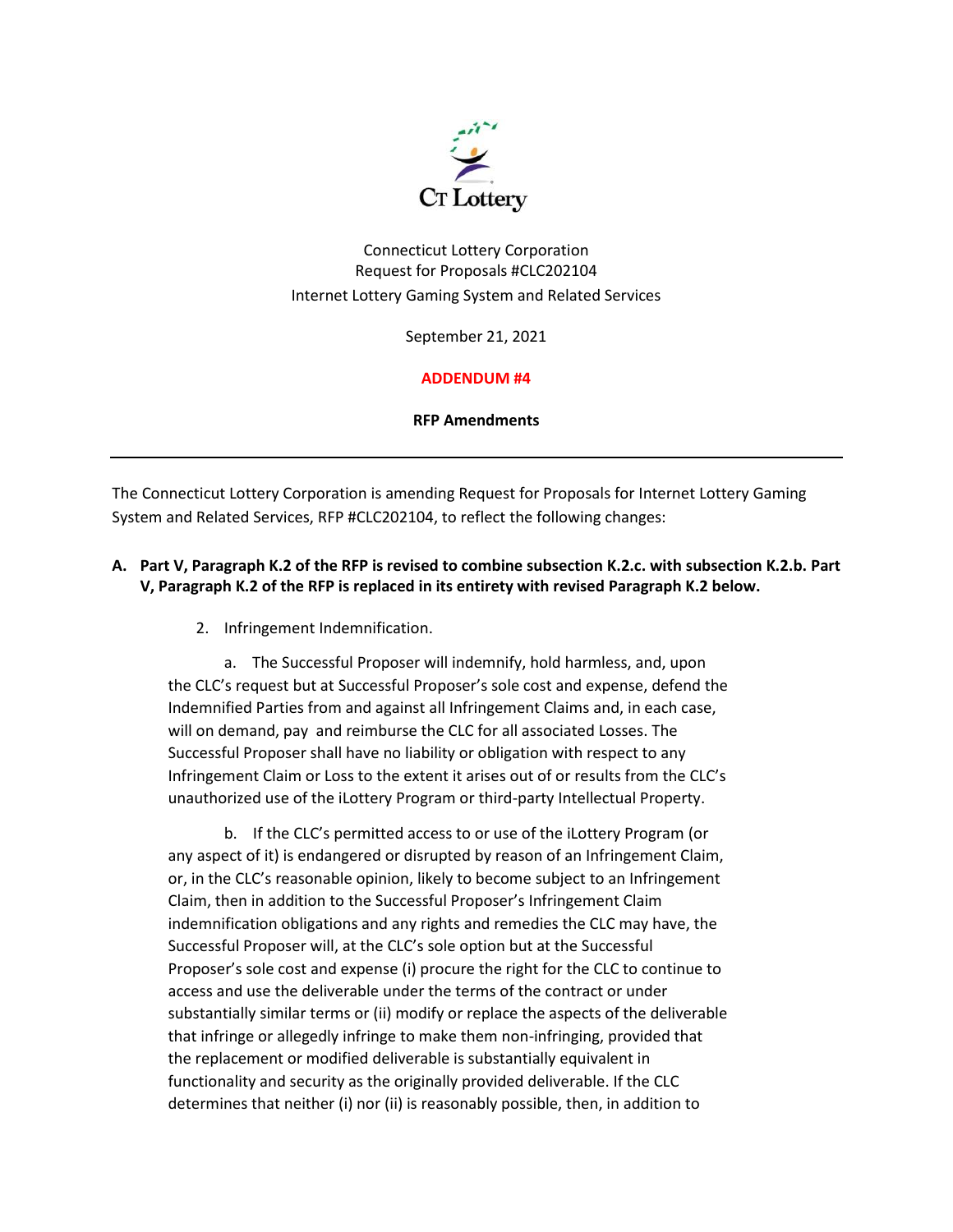any rights or remedies the CLC may have, the CLC will have the right to terminate the contract with respect to the entire iLottery Program or an infringing or allegedly infringing aspect of it, at the CLC's election, and the Successful Proposer will refund to the CLC: the full System license fees paid by the CLC over the contract, plus the unused portion of annual maintenance and support fees paid by the CLC for the then-current maintenance period as determined from the effective date of termination of the contract or in each case with respect to the infringing or allegedly infringing aspect of it, and the full services fees paid by CLC over the contract, including for the creation and implementation of the iLottery Program or the infringing or allegedly infringing portion it. In any case, the Successful Proposer, at its sole cost and expense, will secure the right for the CLC to continue using the infringing or allegedly infringing deliverable for a transition period of no less than six (6) months to allow the CLC to replace the affected deliverable without disruption.

- **B. Appendix E, Paragraph 9.d of the RFP is revised to correct an erroneous reference to Paragraphs 8.a and 8.b. Appendix E, Paragraph 9.d of the RFP is replaced in its entirety with revised Paragraph 9.d below.**
	- d. Display certain information on log in and log off screens such as date, time, and duration of player's last session, notification that individuals on the self-exclusion list are barred from claiming prizes, information described in Paragraphs 9.a and 9.b above, etc.
- **C. Part V, Paragraph G.1 of the RFP is revised to strike the parenthetical in the first sentence and to include a reference to "Incurable Default" in the second to last paragraph. Part V, Paragraph G.1 of the RFP is replaced in its entirety with revised Paragraph G.1 below.**

1. Termination for Cause. The CLC may terminate the contract or any portion(s) of the contract (as well as any subcontract or other agreement or portions thereof) for cause, including, but not limited to, in the following circumstances:

a. If the Successful Proposer furnished any statement, representation, warranty, or certification in connection with its Proposal or in the contract that is found by the CLC, in its sole judgement, to be materially false, deceptive, incorrect, or incomplete.

b. If, in the sole judgment of the CLC, the Successful Proposer abandons or fails to timely perform the work (unless otherwise agreed to by CLC), or if the Successful Proposer's performance is non-conforming, deficient, careless, or otherwise does not meet lottery industry standards (e.g., MUSL, NASPL, etc.) and/or does not meet the CLC's specifications.

c. If the Successful Proposer fails to perform or satisfy any other provision or requirement under or referred to in the contract, in the sole judgment of the CLC.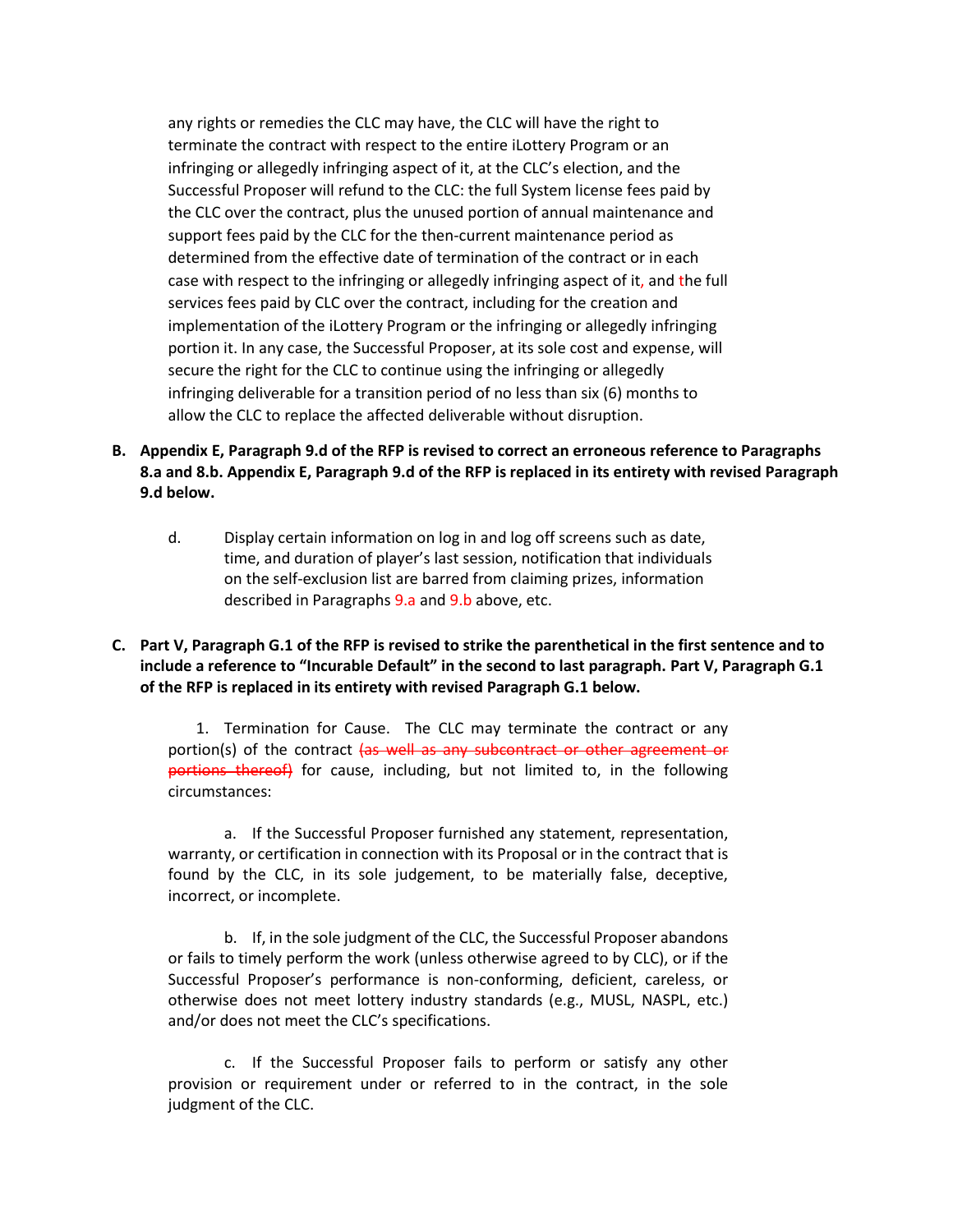d. If the Successful Proposer's actions or omissions, whether or not related to the contract, harm or could adversely affect the CLC, in the sole judgment of the CLC, or subject the CLC to public scrutiny.

e. If the Successful Proposer fails to comply with DCP licensing obligations, including, without limitation, if it or any of its Key Persons allow their licenses to expire or have their licenses revoked by the DCP.

If a default or breach reasonably susceptible to cure as determined by the CLC is not cured within a mutually agreed-upon cure period after the Successful Proposer has received written notice (Cure Period), but in no event later than thirty (30) Calendar Days from the Successful Proposer's receipt of notice, then the CLC will have the right to terminate all or any part of the work under the contract. The termination will become effective (i) upon the expiration of the Cure Period if such default or breach is curable but is not cured by the Successful Proposer on or before such expiration, or (ii) immediately upon the Successful Proposer's receipt of written notice if such default or breach is not curable (Incurable Default).

The CLC's right to terminate for cause is in addition to any other rights and remedies available to the CLC by law or equity or under the contract (e.g., the right to procure products and/or services required by the contract from other sources on the open market and seek reimbursement from the Successful Proposer, the right to continued specific performance until an alternative solution is sound, the right to assume contracts).

**C. Part V, Paragraph L.a of the RFP is revised to exempt cyber/privacy liability coverage and professional/technical errors and omissions liability coverage from the requirement that all insurance policies be written by companies licensed to issue insurance policies in the State of Connecticut. Part V, Paragraph L.a of the RFP is replaced in its entirety with revised Paragraph L.a below.**

a. Be written by companies licensed to issue insurance policies in the State of Connecticut, with the exception of cyber/privacy liability insurance and professional/technical errors and omissions liability insurance. All insurance providers must have an A.M. Best rating of "A-" or better and a financial size of VII or better. The CLC reserves the right to approve all insurance companies;

**D. Part V, Paragraph P.4 of the RFP is revised to indicate that the Successful Proposer will be expected to provide a list of third-parties from which it licenses or intends to license Intellectual Property for use with the offered Program, in lieu of listing all third-party licensed property. Part V, Paragraph P.4 of the RFP is replaced in its entirety with revised Paragraph P.4 below.**

4. Third-Party Intellectual Property. To the extent the Successful Proposer or any of its Subcontractors utilizes or relies upon the Intellectual Property of a third-party in performing the contract, they will provide the CLC with whatever written assurances,